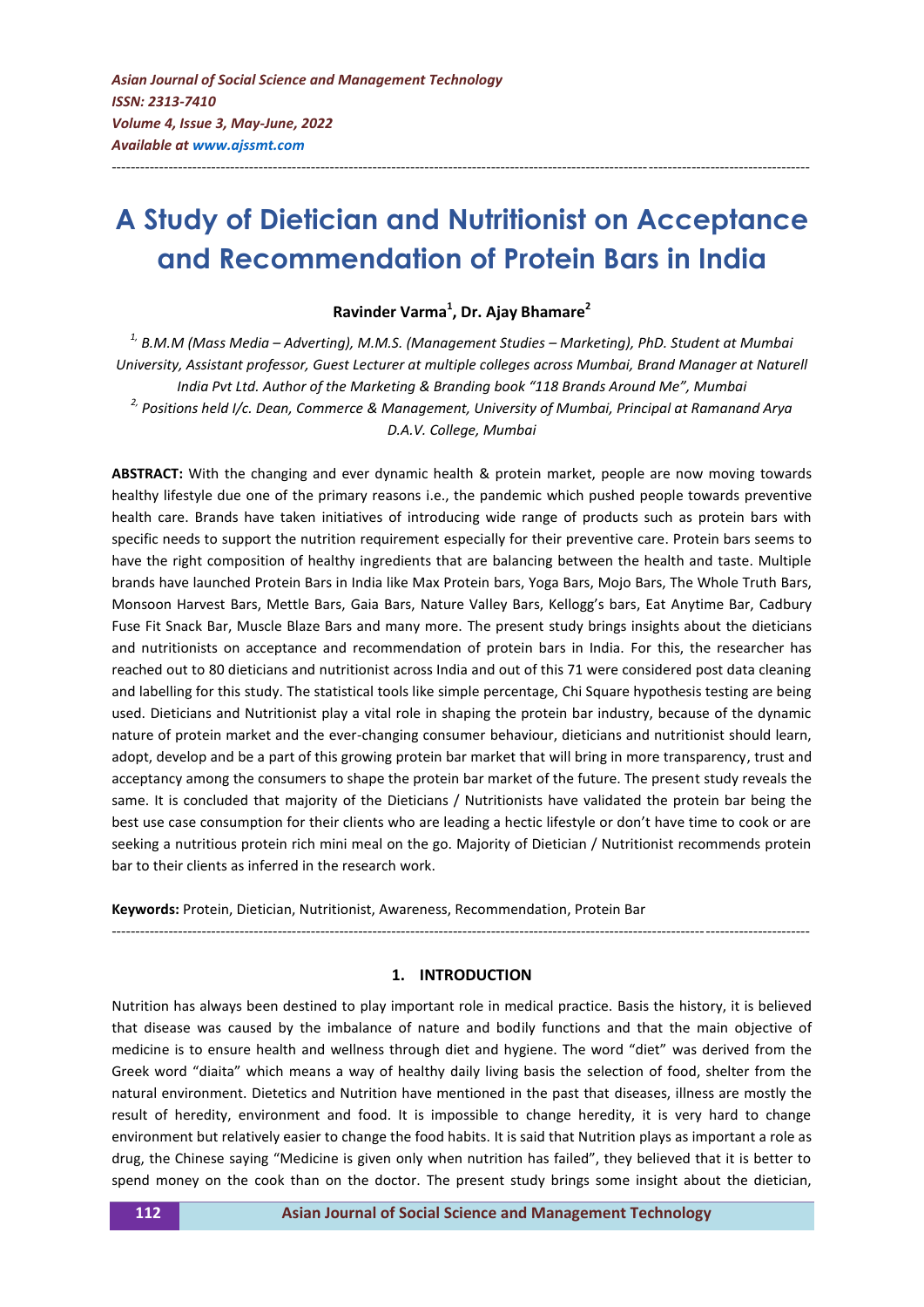nutritionist accepting, validating, and recommending the protein bars in India. For this, the researcher has reached out to 80 dieticians and nutritionist across India and out of this 71 were considered post data cleaning and labelling for this study. This study will help the protein brands, marketers, entrepreneurs, start-ups in India to identify the dietician, nutritionist viewpoint and insights on their awareness levels, the consumption of protein bars by themselves in their daily life, taste, health factor, convivence, usage factor, acceptability, and recommendation of protein bars to their clients. This study brings in more transparency and trust among the consumers through such dieticians and nutritionists to shape the protein bar market of the future.

## **2. REVIEW OF LITERATURE**

**IDG, 2019:** The Research Report mentions "Health consciousness is particularly high in India. Only 1% say they are not interested in a healthy diet. 92% take responsibility for their own diets. Three quarters of the consumers (75%) claim to mostly eat healthily. However, just under two thirds (63%) feel that although their diet could be healthier, it is good enough. 42% admit to treating themselves regularly. This illustrates why it is so important for food companies to make eating healthier as easy as possible. Many see cost as a barrier. 72% of women and those aged 18-34 believe that eating healthily is more expensive. Improving the nutrition of mainstream products is a powerful way to overcome this perception."

**MELODY M. BOMGARDNER, 2015**: The Research Report mentions "The tenet that protein is a cornerstone of a healthy diet, that it helps us feel full and more satisfied, remains constant. It used to be that supplemental protein was something only bodybuilders were keen on. But now, even most regular-shaped eaters report they are looking to add more protein to their shopping carts. The macronutrient is super hip thanks to lowcarb diet trends and claims that protein can help build lean muscle, keep you full longer, and even help you lose weight."

**Mintel, 2014:** This report states that "Protein continues to gain traction globally, establishing itself as more than simply a recommended part of meals." Protein is now also known for its links to satiety and hunger and of course it continues to encourage use of protein as weight management tool. Most of the brands across globe are including protein in their formulations to achieve a balance meal. There is also buzz created around the new source of protein – e.g., plant-based diet, vegetarian protein.

**Mahajan, 2015**: This report states that "A PROtein consumption in Diet of adult Indians, a consumer survey (PRODIGY) was conducted in seven major cities in 1260 respondents across India in order to assess the consumer understanding of protein in their day to day life. It was observed that around 9 out of 10 consumers had a diet deficient in proteins. This was regardless of the gender and the socio-economic group A and B interviewed."

#### **3. OBJECTIVES**

1. To highlight the awareness among dieticians and nutritionist towards Protein Bars.

2. To identify the taste acceptability among dieticians and nutritionist towards Protein Bars.

3. To analyse the relationship between awareness of Protein Bars and recommendation of Protein Bars for their clients.

4. To identify and analyse on-the-go convenient factor among dieticians and nutritionist towards Protein Bars for their clients.

5. To identify and highlight the consumption occasion of Protein Bars.

## **4. HYPOTHESIS**

To understand how receptive the dietician and nutritionist are towards Protein bars awareness level and recommending it to their clients.

H0: There is no association between Awareness of Protein Bars and recommendation of Protein Bars for dietician / nutritionists' clients.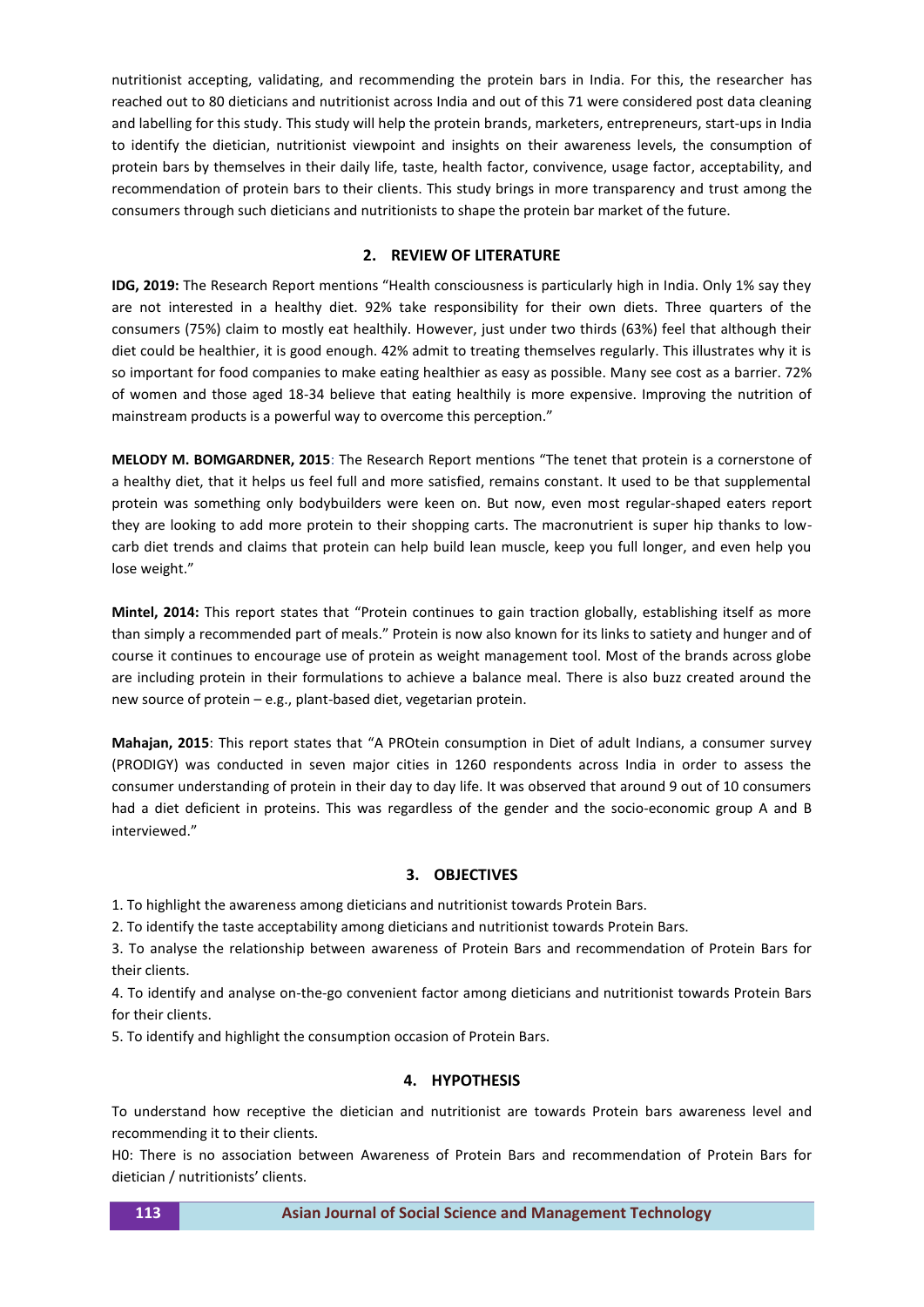H1: There is an association between Awareness of Protein Bars and recommendation of Protein Bars for dietician / nutritionists' clients.

#### **5. RESEARCH METHODOLOGY**

**5.1 Research area:** Dieticians and nutritionists who are consulting and practising the profession of dietician and nutritionist in a hospital or clinic of their own, these were selected random, and information was collected with the help of structured questionnaire and through Google Forms.

**5.2 Sample size:** Sample size was circumscribed only to 71 prospective wherein out of 80 respondents, 3 Respondents were duplicate, 6 Respondents there were having missing values. Post the filtering and data cleaning in IBM SPSS Statistics 25 Software, we will be analysing 71 respondents' data for our research.

**5.3 Data collection:** The primary data with the help of structured questionnaire were collected using Google Forms. The Secondary research included an exhaustive search of relevant publications such as company annual reports, financial reports and proprietary databases.

**5.4 Data analysis method**: The research Data has been classified into two types – Descriptive & Inferential Analysis. The data has been analyzed using IBM SPSS Statistics 25 Software.

 **Descriptive analysis:** The simple percentage method has been used to calculate the frequencies and has been represented by using Pie Chart.

 **Inferential analysis:** Inferential analysis has been used to derive the logical conclusions of the samples. These techniques have been applied as the tools of the inferential analysis:

 **Hypothesis Analysis:** These are used to ascertain the relationship of various theoretical assumptions developed during this research. Chi Square, also called as goodness of fit test. It is used to test how observed frequencies are different from expected frequencies.

**5.5 Information of respondents:** The researcher has used non-probability sampling technique as samples were selected based on the availability of the respondents and the convenience of the researcher. The researcher has adopted for this method because the prospect respondent can be anyone from the sampling frame i.e., the researcher chooses the sample based on who they think would be appropriate for the study. Samples are recognized bases on the ease and convenience of the sample element, the data constitute from potential dieticians / nutritionist who are currently practising the profession.

**5.6 Limitations:** Due to time limitation the sample size was restricted to only 71 potential Dieticians / Nutritionists. Due to limitations of the research, all the Dieticians / Nutritionists across India were not reached. The study is done with time and resource constraints. The data collected pertains to the sample behaviour as on 2021 year, which may not be consistent with time in future. Some respondents might not be willing to disclose on certain related details, might be bias.

### **6. DATA ANALYSIS**

**6.1 Awareness Level of Protein Bars among Dieticians / Nutritionists:** Awareness among Dieticians / Nutritionists is very crucial for the protein bar industry to grow, because they are the experts where they will recommend the best health-oriented or protein rich product to their clients. Moreover, if these protein bars are validated by dieticians / Nutritionists, the consumers tend to follow what these experts recommend. The following table shows the classification of respondents based on the occupation.

|       | Frequency | Percent | Valid Percent | <b>Cumulative Percent</b> |  |  |  |
|-------|-----------|---------|---------------|---------------------------|--|--|--|
| Yes   | 60        | 84.5    | 84.5          | 84.5                      |  |  |  |
| No    |           | 15.5    | 15.5          | 100.0                     |  |  |  |
| Total |           | 100.0   | 100.0         |                           |  |  |  |

Table 1: Awareness Level of Protein Bars among Dieticians / Nutritionists

Source: Primary Data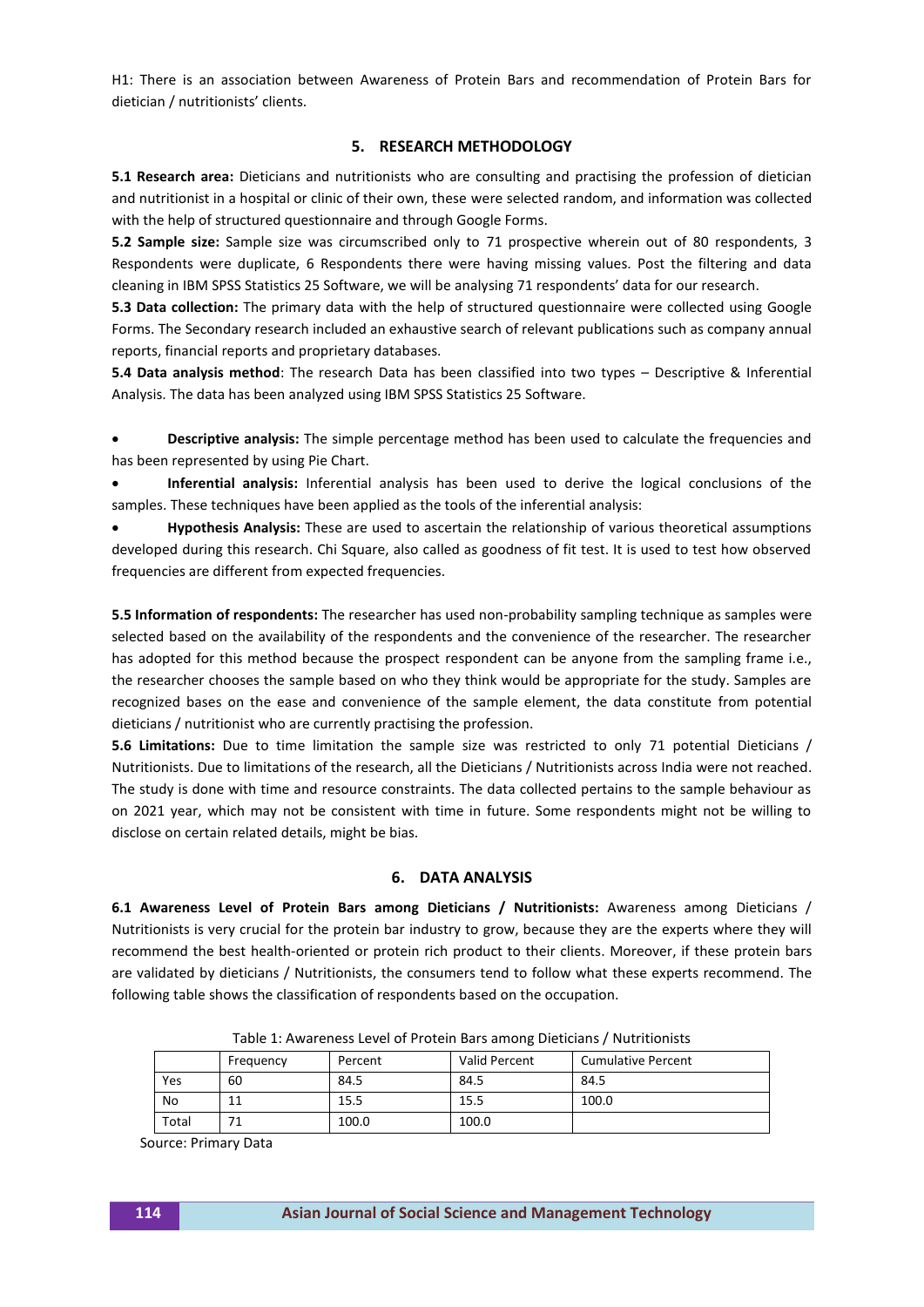It is exhibited from the above table that majority of the Dieticians / Nutritionists are aware of the Protein Bars that are being available in the Indian market. The reason why most of the Dieticians / Nutritionists are aware of protein bars looks to be from two ways, the brands are promoting these protein bars among dieticians & nutritionist and there are set of consumers who are seeking to opt for weight management or are busy with their hectic lifestyle or insufficient time to cook food require protein bars as a need more than it just being a luxury.

**6.2 Consumption of Protein Bars by Dieticians / Nutritionists themselves:** Is it just that dieticians / nutritionists are aware of this category of Protein Bars or they themselves consume these protein bars? The information about consumption of Protein Bars by Dieticians / Nutritionists themselves is depicted in the table as follows:

|                 | Frequency | Percent | Valid Percent | <b>Cumulative Percent</b> |
|-----------------|-----------|---------|---------------|---------------------------|
| Yes             | 30        | 42.3    | 42.3          | 42.3                      |
| No              | 38        | 53.5    | 53.5          | 95.8                      |
| Don't' Remember |           | 4.2     | 4.2           | 100.0                     |
| Total           | 71        | 100.0   | 100.0         |                           |

Table 2: Consumption of Protein Bars by Dieticians / Nutritionists themselves

Source: Primary Data

It is exhibited from the above table that the majority of the Dieticians / Nutritionists do not consume protein bars by themselves. There might be multiple reasons to this – may be the price point, daily consumption of packaged food being an issue, trust on the brand, awareness level of that particular protein bar brand, ingredients in that product, preservatives and many more factors. Overall, there seems not much of significant difference in the consuming or not consuming the protein bars among Dieticians / Nutritionists.

**6.3 Taste Acceptability of Protein Bars among Dieticians / Nutritionists:** Health and taste both needs to be balanced in a protein bar –does the protein bars currently available in the market acceptable on its taste parameters? The information about consumption of Protein Bars by Dieticians / Nutritionists themselves is depicted in the table as follows:

|            | Frequency | Percent | <b>Valid Percent</b> | <b>Cumulative Percent</b> |
|------------|-----------|---------|----------------------|---------------------------|
| Excellent  | 12        | 16.9    | 16.9                 | 16.9                      |
| Good       | 58        | 81.7    | 81.7                 | 98.6                      |
| <b>Bad</b> |           | 1.4     | 1.4                  | 100.0                     |
| Total      | 71        | 100.0   | 100.0                |                           |

Table 3: Taste Acceptability of Protein Bars among Dieticians / Nutritionists

Source: Primary Data

It is exhibited from the above table that the majority of the Dieticians / Nutritionists are finding the protein bars to be good and not excellent. Thus, there seems to be scope for improvement in the overall taste factors. There seems to be scope of improvement in multiple factors like mouth feel, taste, texture, quality, ingredients in a protein bar.

**6.4 Protein Bar being convenient to carry food for Dietician / Nutritionist clients:** It is very difficult to manage the nutritious protein rich food on the go, with the increasing hectic lifestyle and no time to cook food, it is very important for a nutritious, protein rich food like protein bar to be a perfect fit for on-the-go snacking. The information about the Protein Bar being convenient to carry food for Dietician / Nutritionist clients is depicted in the table as follows: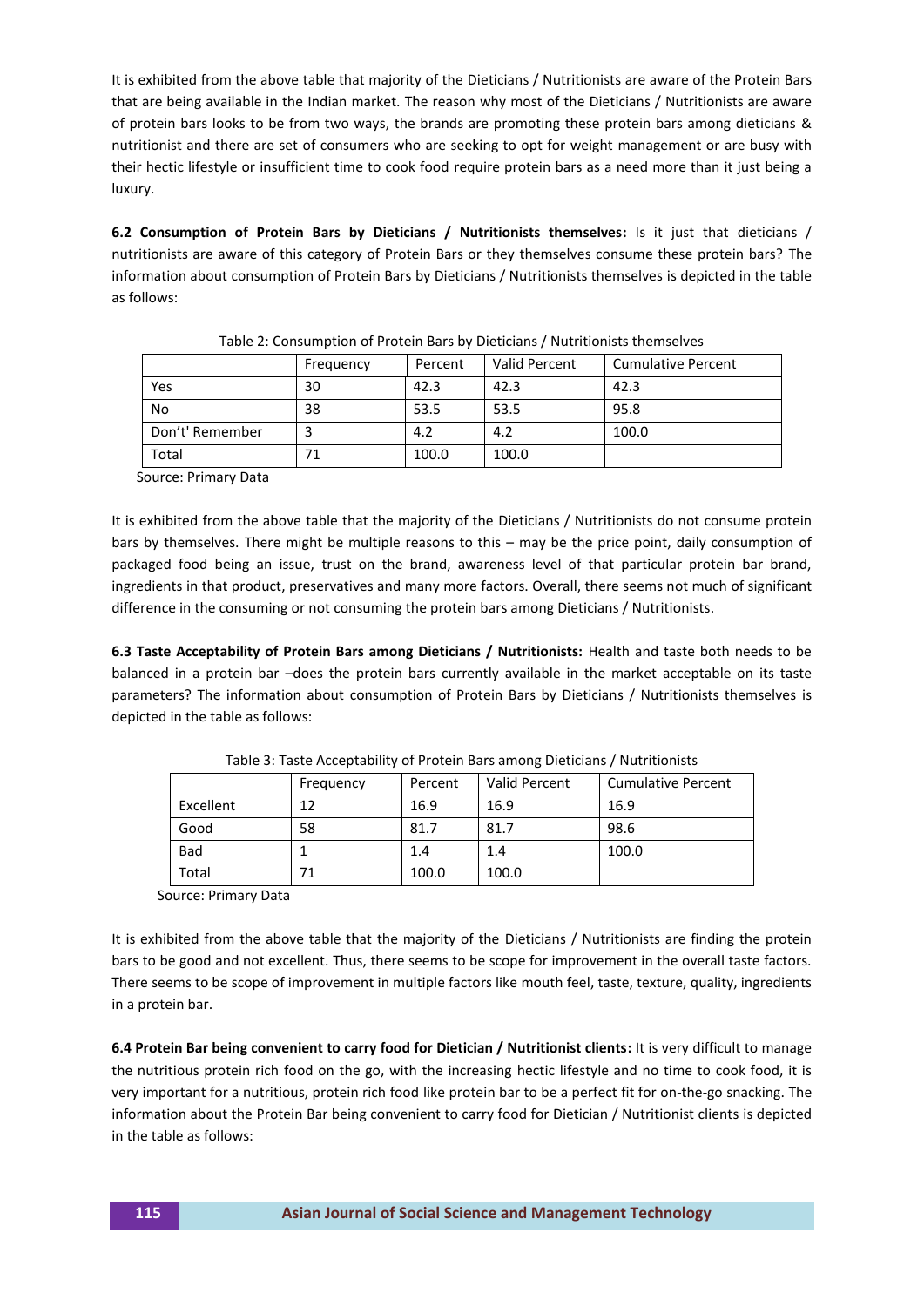|       | Frequency | Percent | Valid Percent | <b>Cumulative Percent</b> |
|-------|-----------|---------|---------------|---------------------------|
| Yes   | 69        | 97.2    | 97.2          | 97.2                      |
| No    |           | 2.8     | 2.8           | 100.0                     |
| Total |           | 100.0   | 100.0         |                           |

Table 4: Protein Bar being convenient to carry food for Dietician / Nutritionist clients

Source: Primary Data

It is exhibited from the above table that majority of the dieticians / nutritionist are accepting the fact that protein bars are convenient to carry as a on-the-go nutritious protein rich snack for their clients. The clients who are reaching out to dieticians and nutritionist are due to poor health or looking for diet plan that fits in their hectic life or opting for weight management, today they are leading a somewhat unhealthy hectic lifestyle with no time to cook, thus protein bar perfectly fits into their hectic lifestyle providing the right nutrition and protein for daily consumption.

**6.5 Recommend Protein Bar to Dietician / Nutritionist clients:** If Dietician / Nutritionist believes that protein bar are best use case for consumption for their clients who are leading a hectic lifestyle or don't have time to cook or are seeking a nutritious protein rich mini meal on the go, these dieticians, nutritionist will check for the perfect brand of protein bar which are high on protein, fibre, best of ingredients, no preservatives, no artificial sweetener and so on. Once they validate these, they will recommend protein bars to their clients for their specific needs. The information about the recommendation of Protein Bar to Dietician / Nutritionist clients is depicted in the table as follows:

|           | Frequency | Percent | Valid Percent | <b>Cumulative Percent</b> |
|-----------|-----------|---------|---------------|---------------------------|
| Yes       | 69        | 97.2    | 97.2          | 97.2                      |
| <b>No</b> |           | 2.8     | 2.8           | 100.0                     |
| Total     |           | 100.0   | 100.0         |                           |

Table 5: Recommend Protein Bar to Dietician / Nutritionist clients

Source: Primary Data

It is exhibited from the above table that majority of Dietician / Nutritionist have validated the protein bar being the best use case consumption for their clients who are leading a hectic lifestyle or don't have time to cook or are seeking a nutritious protein rich mini meal on the go. Majority of Dietician / Nutritionist recommends protein bar to their clients.

**6.6 Best time to eat protein bars as per Dietician / Nutritionist:** Protein bars can be consumed at multiple occasions in a day, it can be used for hurried mornings, lunch, mini lunch, 5 pm hunger, evening breakfast, dinner or even at desert time because of the protein rich ingredients it keeps your stomach full for multiple hours. The information about the best time to eat protein bars as per Dietician / Nutritionist is depicted in the table as follows:

|                  | Frequency | Percent | Valid Percent | <b>Cumulative Percent</b> |
|------------------|-----------|---------|---------------|---------------------------|
| <b>Breakfast</b> |           | 9.9     | 9.9           | 9.9                       |
| Lunch            |           | 12.7    | 12.7          | 22.5                      |
| Mid-Evening      | 53        | 74.6    | 74.6          | 97.2                      |
| Dinner           |           | 2.8     | 2.8           | 100.0                     |
| Total            | 71        | 100.0   | 100.0         |                           |

Table 6: Best time to eat protein bars as per Dietician / Nutritionist

Source: Primary Data

It is exhibited from the above table that majority of Dietician / Nutritionist found that their clients prefer to have protein bars for Mid-evening. It looks like people plan for their morning breakfast, they carry tiffin for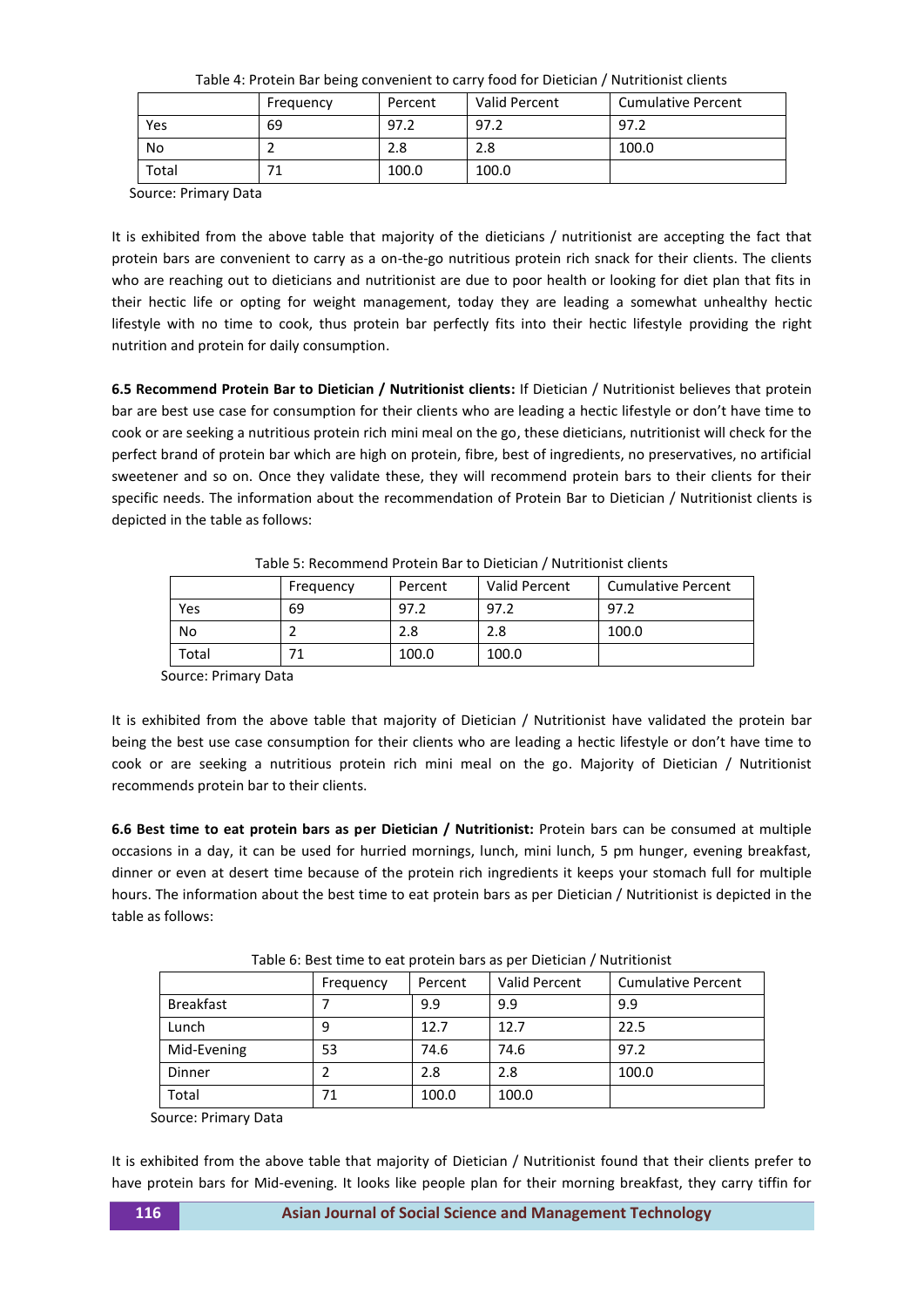lunch, they go home for dinner but the mid-evening i.e., 5 pm hunger is not planned, they consume mostly what is available at their offices or colleges or the place of work. So, protein bar perfectly fits the Mid-Evening snack – a 5 pm hunger snack.

**6.7 Hypothesis Testing:** To understand how receptive the dietician and nutritionist are towards Protein bars awareness level and recommending it to their clients.

H0: There is no association between Awareness of Protein Bars and recommendation of Protein Bars for dietician / nutritionists' clients.

H1: There is an association between Awareness of Protein Bars and recommendation of Protein Bars for dietician / nutritionists' clients.

| Table 7: Observed values to understand the association between Awareness of Protein Bars and |
|----------------------------------------------------------------------------------------------|
| recommendation of Protein Bars for dietician / nutritionists' clients.                       |

|                     |     |                       | Recommendation      | οf             | Total |
|---------------------|-----|-----------------------|---------------------|----------------|-------|
|                     |     |                       | <b>Protein Bars</b> |                |       |
|                     |     |                       | Yes                 | No             |       |
| Awareness<br>- of   | Yes | Count                 | 59                  |                | 60    |
| <b>Protein Bars</b> |     | <b>Expected Count</b> | 58.3                | 1.7            | 60.0  |
|                     | No. | Count                 | 10                  |                | 11    |
|                     |     | <b>Expected Count</b> | 10.7                | $\cdot$ 3      | 11.0  |
| Total               |     | Count                 | 69                  | $\overline{2}$ | 71    |
|                     |     | <b>Expected Count</b> | 69.0                | 2.0            | 71.0  |

Source: Primary Data

| Table 8: Chi Square Analysis to understand the association Marketing Communication and trust towards |
|------------------------------------------------------------------------------------------------------|
| protein packaged health food.                                                                        |

| <b>Chi-Square Tests</b>                                                                |             |    |                  |                |                |  |  |  |
|----------------------------------------------------------------------------------------|-------------|----|------------------|----------------|----------------|--|--|--|
|                                                                                        | Value       | df | Asymptotic       | Exact Sig. (2- | Exact Sig. (1- |  |  |  |
|                                                                                        |             |    | Significance (2- | sided)         | sided)         |  |  |  |
|                                                                                        |             |    | sided)           |                |                |  |  |  |
| Pearson Chi-Square                                                                     | $1.872^{a}$ |    | .171             |                |                |  |  |  |
| Continuity Correction <sup>b</sup>                                                     | .142        | 1  | .706             |                |                |  |  |  |
| Likelihood Ratio                                                                       | 1.347       | 1  | .246             |                |                |  |  |  |
| Fisher's Exact Test                                                                    |             |    |                  | .288           | .288           |  |  |  |
| N of Valid Cases                                                                       | 71          |    |                  |                |                |  |  |  |
| a. 2 cells (50.0%) have expected count less than 5. The minimum expected count is .31. |             |    |                  |                |                |  |  |  |
| b. Computed only for a 2x2 table                                                       |             |    |                  |                |                |  |  |  |

Source: Primary Data

It can be observed from above table that the Sig (0.171) is more than the expected value (0.05). Therefore, we accept the null hypothesis (HO). It indicates that there is no association between Awareness of Protein Bars and recommendation of Protein Bars for dietician / nutritionists' clients. It defines that dietician / nutritionists' getting aware of the Protein bar category does not simply mean that they will recommend the protein bars to their clients.

#### **7. FINDINGS**

Dietician / Nutritionist are the experts who guides the common person on getting healthy and provides the best of nutrition, diet plan for them. With the current scenario where in their clients who are majorly professionals are busy in their office work, leading a hectic lifestyle and moreover no time to cook food, thus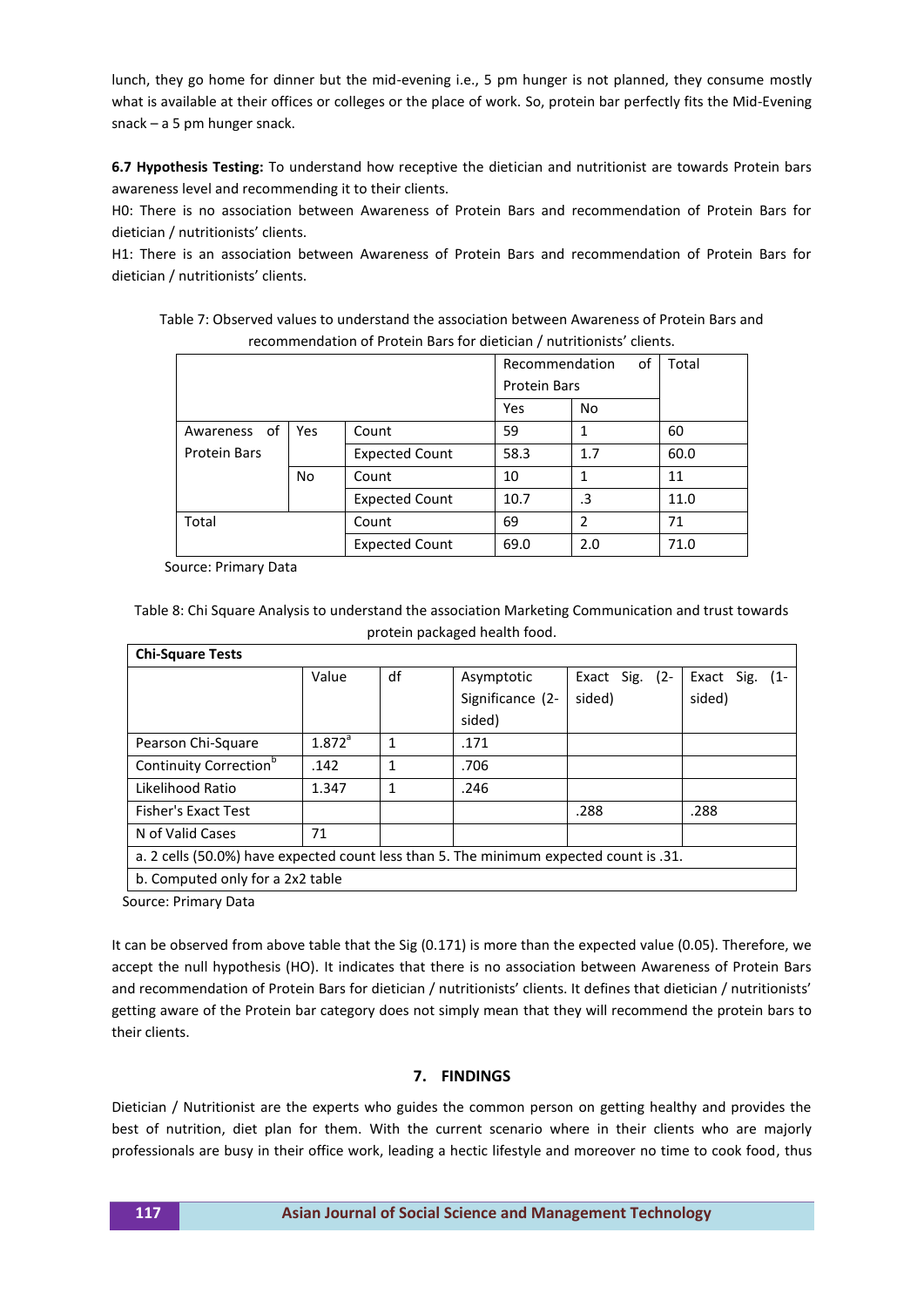comes the role of Dietician / Nutritionist to provide them the convenient nutritious food that fits perfectly in their hectic lifestyle and Protein Bars seems to be the best option for these busy individuals.

The reason why most of the Dieticians / Nutritionists are aware of protein bars looks to be from two ways, the brands are promoting these protein bars among dieticians & nutritionist and there are also set of consumers who are seeking to opt for weight management or are busy with their hectic lifestyle or insufficient time to cook food require protein bars as a need more than it just being a luxury. But at the same time it is observed that the majority of the Dieticians / Nutritionists do not consume protein bars by themselves. There might be multiple reasons to this – may be the price point, daily consumption of packaged food being an issue, trust on the brand, awareness level of that particular protein bar brand, ingredients in that product, preservatives and many more factors. Overall, there seems not much of significant difference in the consuming or not consuming the protein bars among Dieticians / Nutritionists.

Due to convenience of the protein bars and how it perfectly fits as in the Mid-Evening snacks – a 5 pm hunger trigger point where in the customers don't plan their food like they do for morning breakfast, lunch and dinner and ever growing demand from their clients, majority of the Dieticians / Nutritionists have validated the protein bar being the best use case consumption for their clients who are leading a hectic lifestyle or don't have time to cook or are seeking a nutritious protein rich mini meal on the go. Majority of Dietician / Nutritionist recommends protein bar to their clients. And lastly majority of the Dieticians / Nutritionists are finding the protein bars to be good and not excellent. Thus, there seems to be scope for improvement in the overall taste factors. There seems to be scope of improvement in multiple factors like mouth feel, taste, texture, quality, ingredients in a protein bar.

#### **8. CONCLUSION**

Market dynamics have changed now due to pandemic, it has become a new normal life for people. People who were earlier foodie or junk foodie or selectively healthy are now health conscious, they are taking up preventive measures to keep up their health. And in this preventive health measures, dietician and nutritionist play a major role to improve their lifestyle. People have started consuming health food and one of the major revolutions that has come into health food are the protein bars, as compared to earlier now there is a separate aisle in the supermarket for protein bars, the category is growing with more and more people demanding the protein bars for daily consumption. Dieticians and Nutritionist are now accepting, validating, and recommending the usage of such protein bars for their clients. They understand that their clients are having varied needs, they are professional and have a very hectic lifestyle or unable to cook or unable to set their diet plans or want to lose weight or needs something healthy as a meal replacement or they want on-the-go snacks or need something healthy to munch on, for all these needs there is a convenient healthy and tasty alternative which are protein bars. Dieticians and Nutritionist play a vital role in shaping the protein bar industry, because of the dynamic nature of protein market and the ever-changing consumer behaviour, dieticians and nutritionist should learn, adopt, develop and be a part of this growing protein bar market that will bring in more transparency and acceptancy among the consumers to shape the protein bar market of the future. The present study reveals the same.

#### **9. SUGGESTIONS**

1. It is suggested to Dietician & Nutritionist to help formulate protein bars in alignment with the brands so as there is synergy between what is being supplied and the demand from the clients. Protein Bars can be launched to serve specific needs of the clients.

2. It is suggested to Protein Bar brands to enhance the taste, have nutritional transparency, cut down on preservatives, added sugar, saturated fat so that dieticians & nutritionists find it more beneficial for their client's needs. Protein Bar can also work as Meal Replacement Bar and On-the-go Snack.

3. It is suggested to Protein Bar brands to reach out to Dieticians, Doctors, since consumers are more influenced to consume protein bars recommended by them.